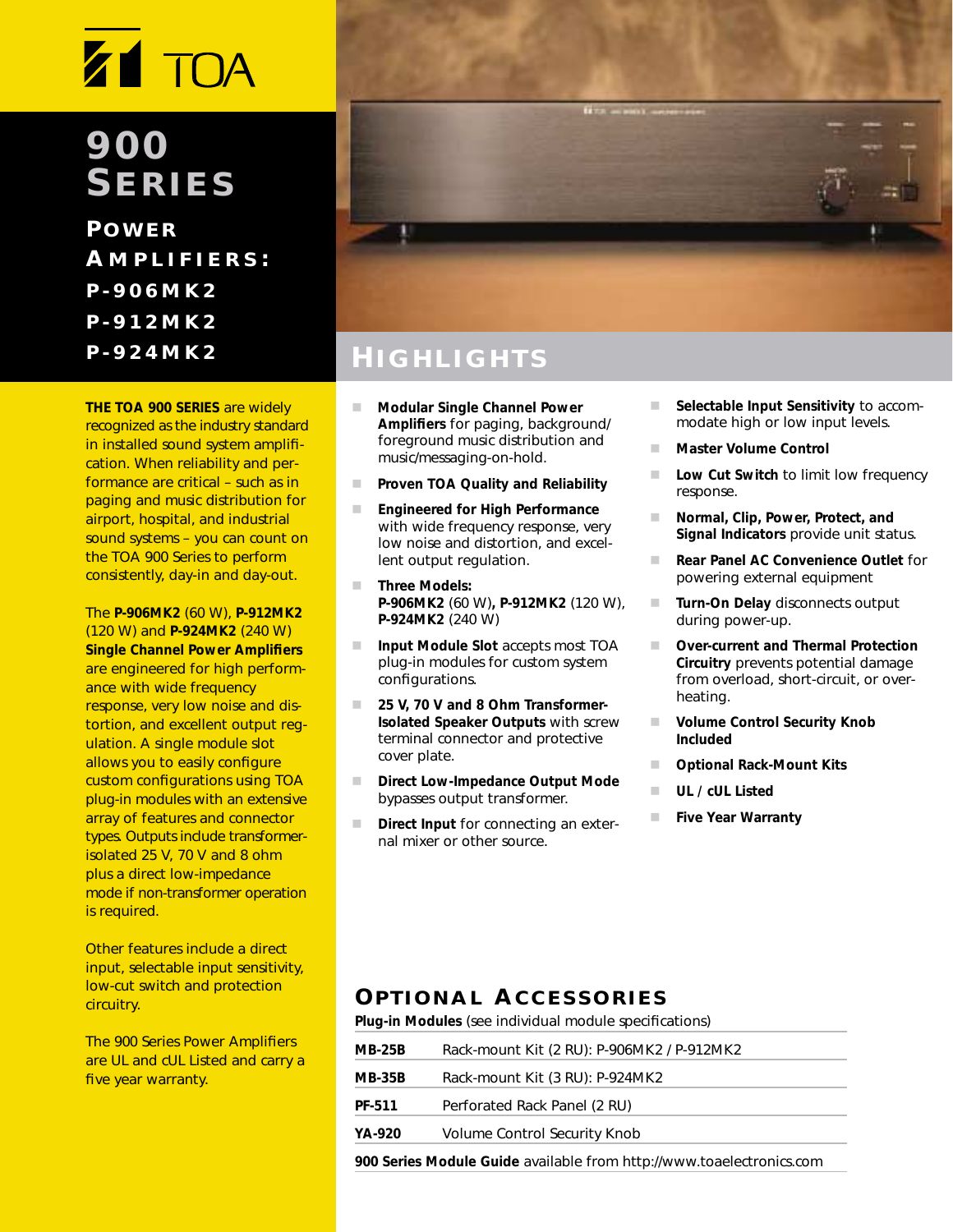# **S PECIFICATIONS**

| <b>Type</b>                                                               | Power amplifier                                                                                                                                   |  |  |  |  |  |  |
|---------------------------------------------------------------------------|---------------------------------------------------------------------------------------------------------------------------------------------------|--|--|--|--|--|--|
| <b>Output Power</b>                                                       | <b>P-906MK2:</b> 60 W RMS; <b>P-912MK2:</b> 120 W RMS<br><b>P-924MK2: 240 W RMS</b>                                                               |  |  |  |  |  |  |
| Power Bandwidth                                                           | (D) 20 - 20k Hz, 0.5% THD; (T) 50 - 20k Hz, 0.5% THD                                                                                              |  |  |  |  |  |  |
| Frequency Response                                                        | (D) 20 - 20k Hz, ±1 dB; (T) 20 - 15k Hz, ±1 dB<br>(T) 20 - 20k Hz, +1 dB / -3 dB                                                                  |  |  |  |  |  |  |
| Total Harmonic<br><b>Distortion</b>                                       | 0.01% at 1k Hz, rated output                                                                                                                      |  |  |  |  |  |  |
| Inputs                                                                    | 1 modular input port<br>1 direct input<br>Use only one of direct input or modular input port.                                                     |  |  |  |  |  |  |
| <b>Input Sensitivity</b><br>& Impedance                                   | Input port: 100 mV or 1000 mV (switchable)/10k $\Omega$<br>Direct input: 100 mV or 1000 mV (switchable)/10k $\Omega$                              |  |  |  |  |  |  |
| Outputs<br>(T)=Transformer, (D)=Direct                                    | Main (T): $8 \Omega$ , $25 V & 70 V$ , balanced<br>Main (D): 4 $\Omega$ , unbalanced                                                              |  |  |  |  |  |  |
| <b>Output Regulation</b><br>(1k Hz)                                       | (D): Less than 0.5 dB, no load to full load<br>(T): Less than 1.0 dB, no load to full load                                                        |  |  |  |  |  |  |
| Dynamic Range<br>(Band Pass: 20 - 20k Hz,<br>with Tone Controls centered) | Input level switch in 0 dBV (1000 mV) position: 108 dB<br>Input level switch in -20 dBV (100 mV) position: 90 dB                                  |  |  |  |  |  |  |
| <b>Indicators</b>                                                         | Normal, Peak, Power, Protect, and Signal LEDs                                                                                                     |  |  |  |  |  |  |
| Protection                                                                | P-906/912MK2: Self-protection, with internal AC fuse<br>P-924MK2: Self-protection, with 2 AC fuses (1 internal)<br>and 2 DC fuses.                |  |  |  |  |  |  |
| <b>Power Consumption</b>                                                  | P-906MK2: 100 W; P-912MK2: 180 W; P-924MK2: 120V/3A                                                                                               |  |  |  |  |  |  |
| <b>Temperature Range</b>                                                  | 12° F to 140° F (-10° C to +60° C)                                                                                                                |  |  |  |  |  |  |
| Color                                                                     | <b>Black</b>                                                                                                                                      |  |  |  |  |  |  |
|                                                                           | <b>Dimensions</b> (W x H x D) P-906/912MK2: 16.5" x 3.9" x 14.1" (420 x 99.1 x 358 mm)<br>P-924MK2: 16.5" x 6.0" x 13.2" (420 x 151.3 x 334.2 mm) |  |  |  |  |  |  |
| <b>Weight</b> (without modules)                                           | P-906MK2: 20.1 lbs (9.1 kg); P-912MK2: 24.0 lbs (10.9 kg)<br>P-924MK2: 43.0 lbs (19.5 kg)                                                         |  |  |  |  |  |  |
| <b>Other Features</b>                                                     | Output connects approx. 5 seconds after switching power on.                                                                                       |  |  |  |  |  |  |

#### **Visit www.toaelectronics.com to download:**

**900 Series Architect and Engineering Specifications 900 Series Installation Manual 900 Series CAD Files 900 Series Module Guide**

900 SERIES POWER AMPLIFIERS **Tel: 800-733-7088 Fax: 800-733-9766 www.toaelectronics.com**



#### **A PPLICATIONS**

A/V Rentals Airports Audio/Visual Auditoriums / Theatres Banks Bars / Lounges / Nightclubs Boardrooms Business Music Conference Facilities Convenience Stores Educational Facilities Fitness Clubs / Gymnasiums Hotels / Hospitality Houses of Worship Industrial / Warehouses Museums Music Distribution **Offices** Public Address **Restaurants** Retail Stores Theme Parks Training Rooms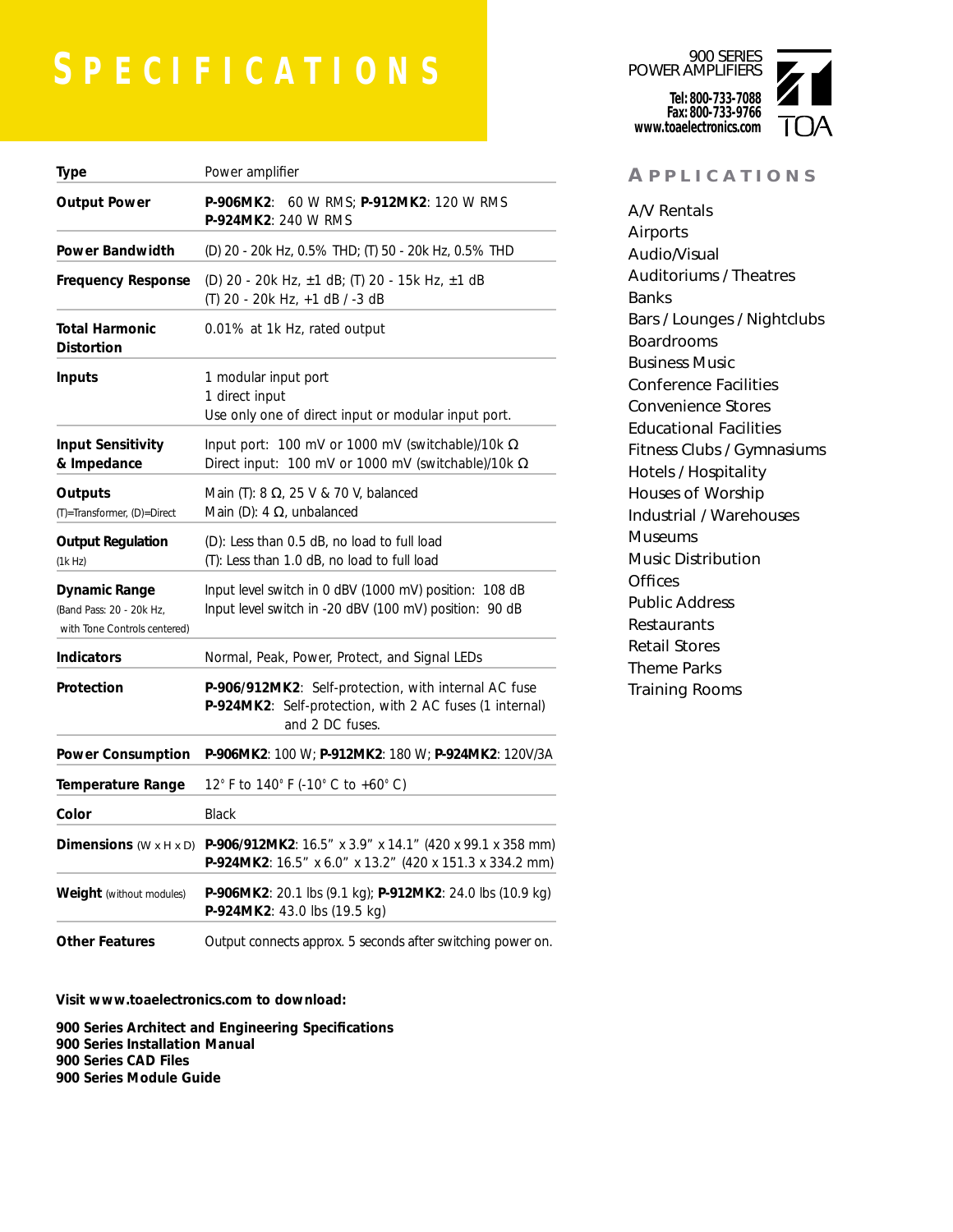

# **M ODULE S ELECTION**



| Model        | Type                    | <b>Description</b>                                                                                                  |  |
|--------------|-------------------------|---------------------------------------------------------------------------------------------------------------------|--|
| <b>M-01F</b> | <b>MIC</b>              | Microphone Input Module, Balanced, 200 Ω, Lo/Hi-Cut Filters, Female XLR                                             |  |
| <b>M-01M</b> | <b>MIC</b>              | Same as M-O1F with Male XLR                                                                                         |  |
| <b>M-01P</b> | <b>MIC</b>              | Same as M-01F with Phone Jack                                                                                       |  |
| M-01S        | <b>MIC</b>              | Same as M-01F with Screw Terminals                                                                                  |  |
| <b>M-03P</b> | <b>MIC</b>              | Microphone Input Module, HiZ, Unbalanced, 50k $\Omega$ , Lo/Hi-Cut Filters, Phone Jack                              |  |
| $M-21S$      | <b>MIC</b>              | Microphone Input Module, Balanced, 200 $\Omega$ , Lo/Hi-Cut Filters, Remote Vol. Control, Screw Terminals           |  |
| $M-51F$      | <b>MIC</b>              | Microphone Input Module, Balanced, 200 $\Omega$ , Lo-Cut Filter, Voice Gate, Female XLR                             |  |
| $M-51S$      | <b>MIC</b>              | Same as M-51F with Screw Terminals                                                                                  |  |
| $M-61F$      | <b>MIC</b>              | Microphone Input Module, Balanced, 200 Ω, Lo/Hi-Cut Filters, Compressor, Female XLR                                 |  |
| M-61S        | <b>MIC</b>              | Same as M-61F with Screw Terminals                                                                                  |  |
| $B-01F$      | <b>LINE</b>             | Balanced Line Input Module, 10k Q Transformer, Female XLR                                                           |  |
| <b>B-01S</b> | LINE                    | Balanced Line Input Module, 10k $\Omega$ Transformer, Screw Terminals                                               |  |
| $B-21S$      | <b>LINE</b>             | Balanced Line Input Module, 10k $\Omega$ Transformer, Remote Volume Control, Screw Terminals                        |  |
| $L-01F$      | <b>LINE</b>             | Line Matching Input Module, 600 $\Omega$ Transformer, Balanced, Female XLR                                          |  |
| $L-01S$      | <b>LINE</b>             | Same as L-01F with Screw Terminals                                                                                  |  |
| $U-01F$      | <b>LINE</b>             | Line Input Module, Unbalanced, 220k $\Omega$ , Female XLR                                                           |  |
| $U-01P$      | <b>LINE</b>             | Same as U-01F with Phone Jack                                                                                       |  |
| <b>U-01R</b> | <b>LINE</b>             | Same as U-01F with RCA Jack                                                                                         |  |
| $U-01S$      | <b>LINE</b>             | Same as U-01F with Screw Terminals                                                                                  |  |
| <b>U-03R</b> | <b>LINE</b>             | Stereo Line Input Module, Lo/Hi-Cut Filters, Stereo Summing Dual RCA Jacks                                          |  |
| <b>U-03S</b> | <b>LINE</b>             | Line Input Module, Lo/Hi-Cut Filters, Screw Terminals                                                               |  |
| $U-21S$      | <b>LINE</b>             | Line Input Module, Unbalanced, 220k $\Omega$ , Remote Volume Control, Screw Terminals                               |  |
| $U-61S$      | <b>LINF</b>             | Line Input Module, Unbalanced, 220k $\Omega$ , Compressor, Screw Terminals                                          |  |
| $E-03R$      | SPECIAL FUNCTION        | 900 Series Processor Module for F-121C/CM Speakers, Dual RCA Jacks                                                  |  |
| $E-04R$      | SPECIAL FUNCTION        | 900 Series Processor Module for H-1 Speakers, Dual RCA Jacks                                                        |  |
| <b>E-05R</b> | <b>SPECIAL FUNCTION</b> | 900 Series Processor Module for H-2/H-2WP Speakers, Dual RCA Jacks                                                  |  |
| E-06R        | <b>SPECIAL FUNCTION</b> | 900 Series Processor Module for H-3/H-3WP Speakers, Dual RCA Jacks                                                  |  |
| $S-01S$      | SPECIAL FUNCTION        | Signal Generator Module, 1 kHz Sine Wave, Screw Terminals                                                           |  |
| $S-02S$      | SPECIAL FUNCTION        | Signal Generator Module, Buzzer/Yelp, Screw Terminals                                                               |  |
| $S-04S$      | SPECIAL FUNCTION        | Signal Generator Module, 8 Selectable Tones, Screw Terminals                                                        |  |
| $T-02S$      | <b>SPECIAL FUNCTION</b> | Line Input Module for Music-on-Hold, Unbalanced, 220k $\Omega$ Input, 600 $\Omega$ Balanced Output, Screw Terminals |  |